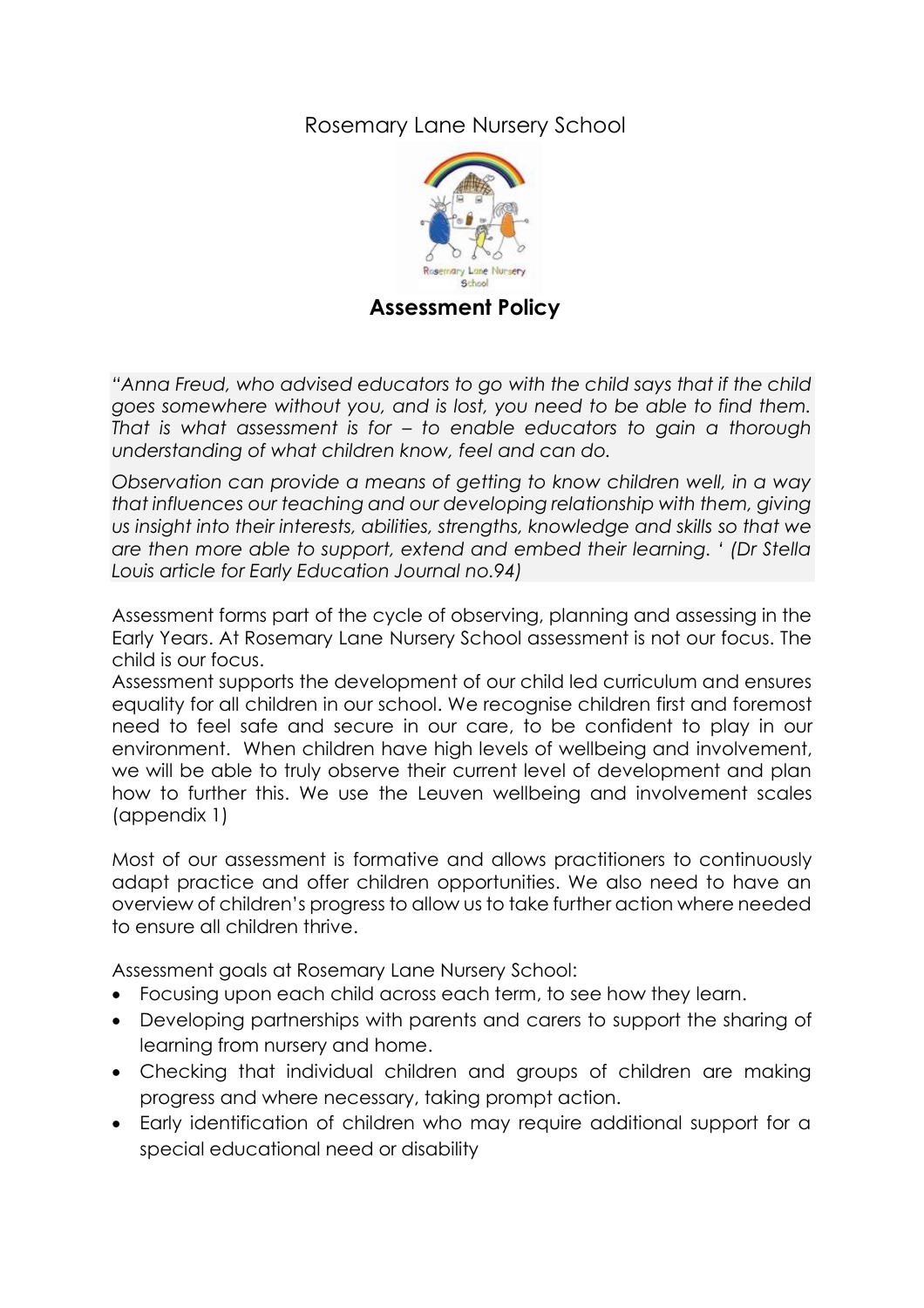• Developing relationships with local schools and settings to share information and provide children with seamless transitions

We will not spend unnecessary time writing observations or gathering evidence for all children. Instead, will want to be with the children scaffolding and extending learning opportunities in the moment. Professional dialogue with colleagues in school supports first-hand sharing of observations. Our day is structured to allow practitioners to meet regularly and discuss each child. To support a consistent approach to understanding age related expectations we use the Birth to Five Matters guidance (created for the sector by the sector), to make judgements, informed by our observations. (Appendix 2) Children are not tested in our school, they are respected for who they are.

We recognise the key role of early communication.

*The centre for inclusive education evidence that… approaches to early education which support developing children's communication, not only help them with their communication (and then early literacy), they are one of the most successful ways to improve children's emotional wellbeing. Children that can talk about how they are feeling, children who can solve conflicts through discussion rather than getting really angry or becoming really withdrawn, children who can say what they want and need and make choices; are happier children with better emotional wellbeing.*

To be able to support and develop early communication skills Rosemary Lane Nursery School has received an Elklan accreditation as a Communication Friendly Setting. Our everyday practice is steeped in strategies which support and promote early language development.

Our nursery practitioners use ECaT assessment tools to help monitor Speech Language and Communication needs. (Appendix 3)

To develop consistent approaches to assessment we work together as a team discussing the ranges within Birth to five matters for the Prime areas of the EYFS. We make judgements, informed by our observations, to agree if children have "met" or "not met" developmental milestones. (Appendix 4) Children are not tested; they are respected for who they are.

"Guidance emphasises that our viewpoint should not only be fixed upon typical development, but we should also "observe, question and consider why a child may be developing differently". This knowledge of the child should support and extend their learning rather than purely judging whether they present with SEND." (Kerry Payne article for Early Education Journal no.94) We